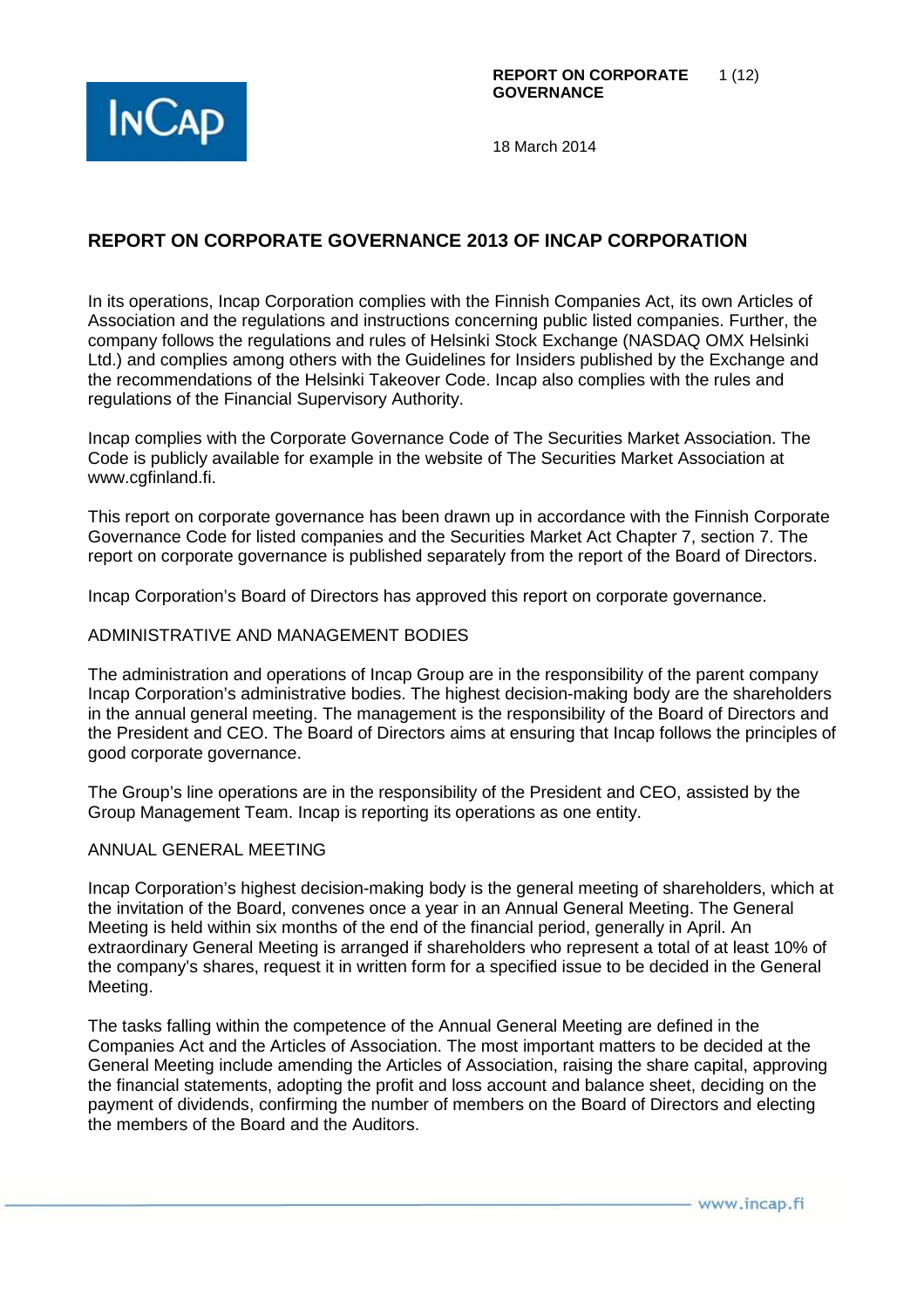

The company announces the agenda for the General Meeting in a Notice of Meeting that is published as a stock exchange release and on the company's website at least 21 days prior to the General Meeting. At the same time, the company publishes the total number of shareholders and votes on the date of the notice, the documents that will be presented to the General Meeting, the proposals of the Board or of another authorised body as well as eventual items that have been included in the agenda without any proposal for a decision to be made. The information is available on the company's website at least until the end of the General Meeting.

The names of the prospective Director candidates announced to the Board of Directors are published in the Notice of Meeting, provided that the candidates are supported by shareholders holding at least 10% of the votes conferred by the shares in the company and provided that the candidates have given their consent to being elected and that the company has received the information in good time so that it can be included in the Notice of Meeting. Candidates that are proposed in corresponding order after the publication of the Notice of Meeting are disclosed separately. The personal information on the candidates is published on the company's website.

The General Meeting is organised in the way that promotes, with the available reasonable means, the shareholders to participate in the meeting and to exercise their ownership rights effectively.

Present at the General Meeting are the President and CEO, the Chairman of the Board of Directors and, if possible, all the members of the Board of Directors. Persons proposed to the Board for the first time participate in the General Meeting that decides on their election, unless there are well-founded reasons for the absence. Also the Auditor is present at the Annual General Meeting.

The minutes of the General Meeting with results of the voting as well as the appendices to the minutes relating to the decisions of the General Meeting shall be published on the company's website within two weeks after the General Meeting.

Incap Corporation's Articles of Association do not contain redemption clauses and the company is not aware of shareholder agreements or agreements restricting the transfer of the company's shares.

> In 2013, the Annual General Meeting was held on 10 April in Helsinki. A total of 16 shareholders participated, representing a total of 50.0 per cent of the company's shares and votes.

After the implementation of a comprehensive financing arrangement, an Extraordinary General Meeting was arranged to decide on the appointment of a new Board of Directors, on the conditional business transaction as well as on the consulting agreement arrangement. The Extraordinary General Meeting convened on 21 August 2013. A total of 22 shareholders participated representing a total of 81.3 per cent of all shares and votes.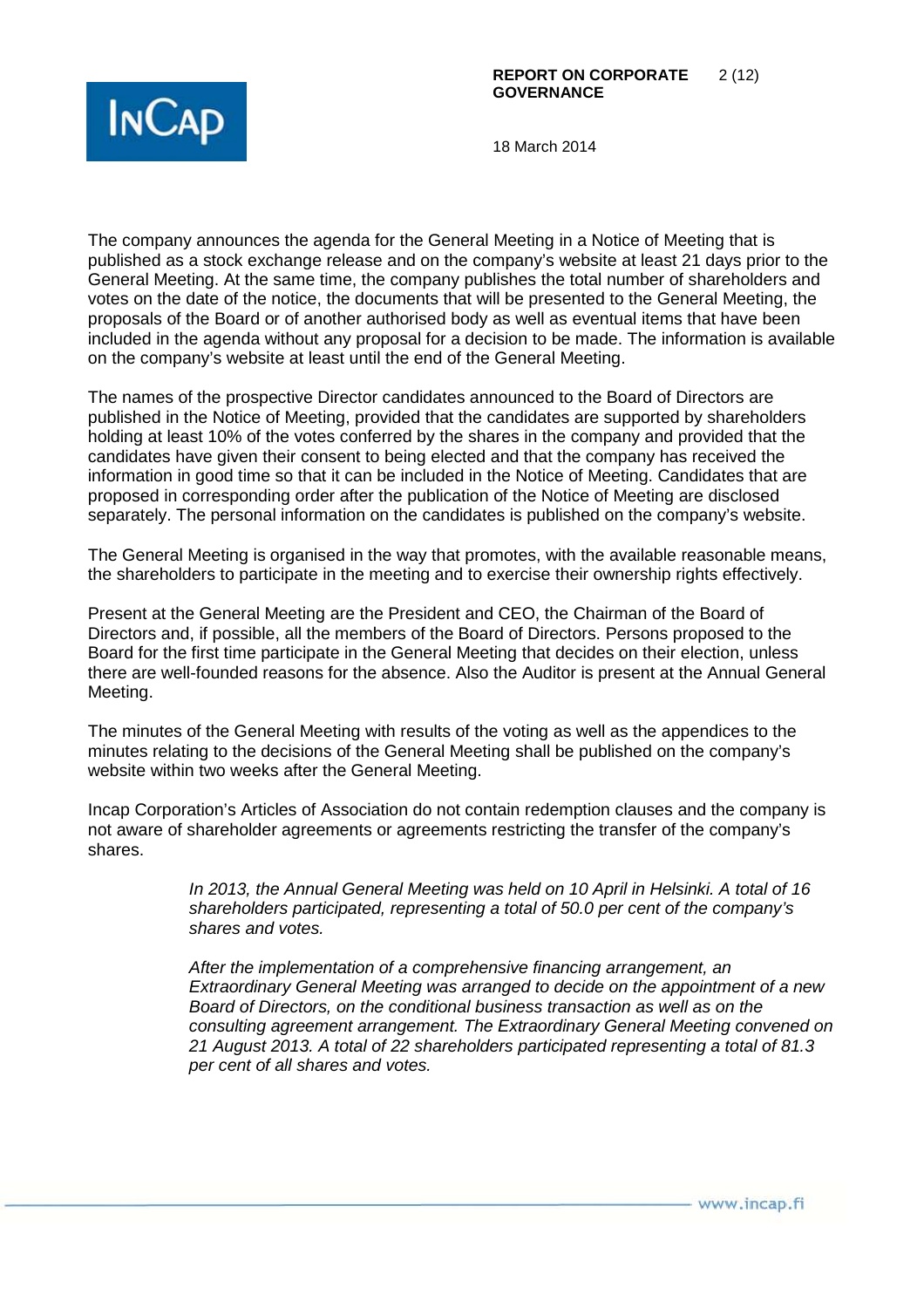

### BOARD OF DIRECTORS

The administration of Incap Corporation and the due arrangement of its operations are attended to by the Board of Directors. The Annual General Meeting determines the number of members on the Board of Directors and elects the Directors. Under the Articles of Association, the Board of Directors shall have from four to seven ordinary members. The term of office for members of the Board of Directors is one year and it commences from the date of the Annual General Meeting at which they are elected and ends at the close of the next Annual General Meeting. Directors can be re-elected.

The Annual General Meeting elects the members of the Board. When the number of Directors and the composition of the Board are decided, the needs of the company's operations and the present development stage of the company shall be taken into consideration with the target to ensure an efficient management of the Board's tasks. Persons to be elected to the Board shall have the qualifications required by the duties and the possibility to devote a sufficient amount of time to the work. Both genders are represented on the Board.

When electing Board members, it is taken into consideration that the majority of the Directors must be independent of the company. In addition, at least two of the Directors representing this majority must be independent of significant shareholders in the company. The Board is evaluating the independence of the members and informs who are independent of the company and who are independent of significant shareholders. For the evaluation of a member's qualifications and independence, a member shall give to the Board adequate information and inform also on the eventual changes in the information.

New members of the Board of Directors are introduced to the company's affairs. The President and CEO is responsible for ensuring that Directors are provided at all times with enough necessary information on the company's operations.

Incap Corporation's Board of Directors steers and supervises the company's operational management. The most important tasks of the Board of Directors are to:

- decide on the Group's strategic objectives
- decide on the Group structure and organisation
- review and approve interim management statements, interim reports, the consolidated financial statements and the Report of the Board of Directors
- approve the Group's operating plan, budget and investment plan
- decide on mergers and acquisitions, divestments and other corporate restructuring
- decide on individual investments of strategic and financial importance and contingent liabilities according to the approval guidelines of the company
- approve the Group's financing agreements and contractual risks that are above average
- approve the Group's risk management and reporting procedures
- approve the Group's financing policy
- approve the framework of the Management team's terms of employment and pay
- decide on the Group's performance bonus system
- appoint the President and CEO and decide on his or her compensation
- ensure that the company's management system is functional.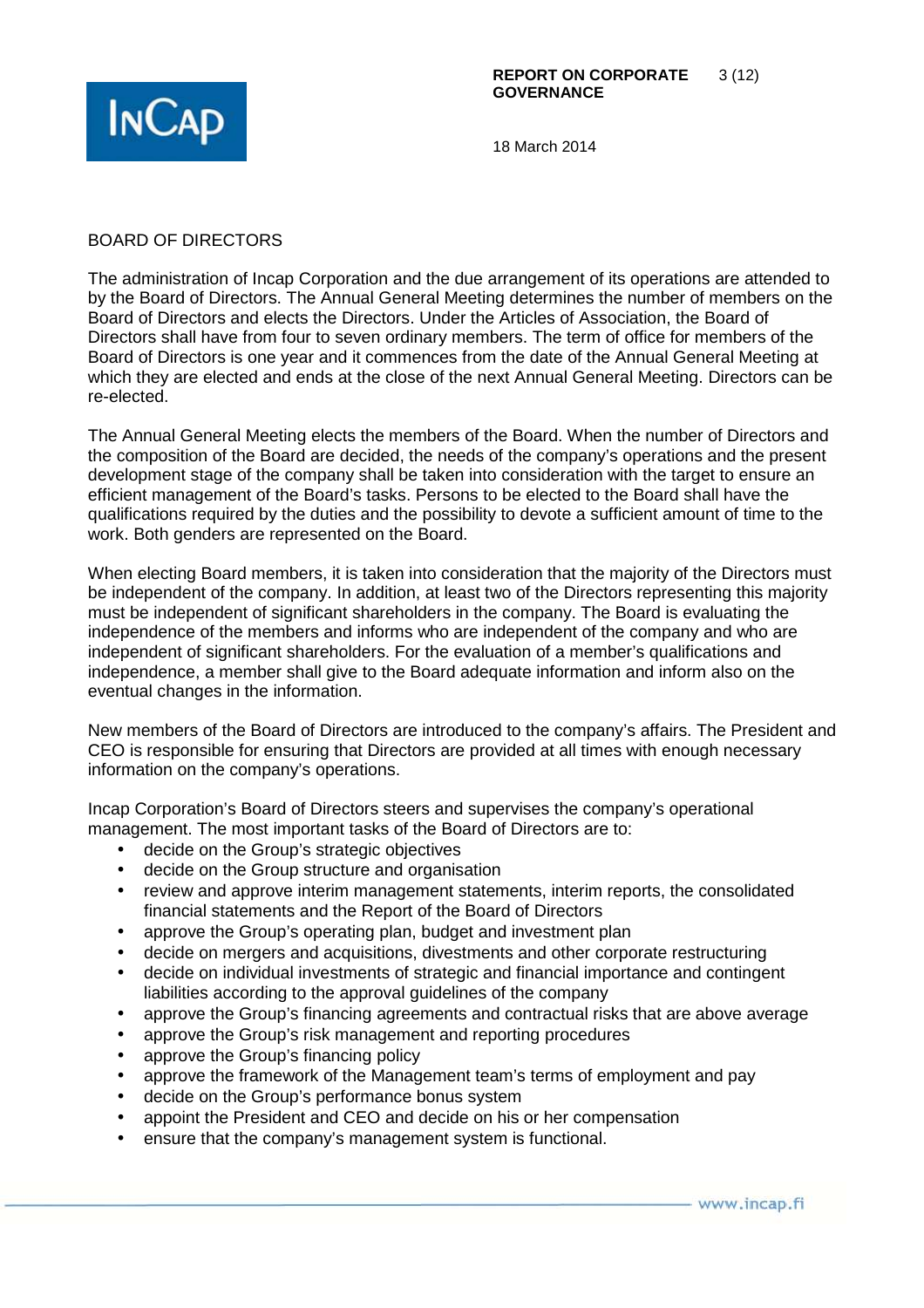

The Board of Directors ensures that the company has specified guidelines for internal control and that the company is monitoring the proper functioning of the control. Further, the Board of Directors ensures that the company has specified the values and ethical principles that the company shall comply with in its operations.

The Board of Directors has drawn up written rules of procedure for its work, describing the major tasks, operating principles and decision-making procedures of the Board of Directors. The Board of Directors meets as required and it has a quorum when at least half of the members are present. The decisions are made by the statutory majority and in case the votes are even, the Chairman of the Board has the decisive vote. The Board will elect the Chairman among its members.

The Board of Directors draws up an action plan and annual calendar for the period between General Meetings. The plan includes among others the meeting schedule and the regular topics of the agenda. The number of the meetings during financial year as well as the average attendance of Directors at the meetings is recorded in the Report of the Board of Directors.

The Board conducts an annual evaluation of its performance and working methods using an internal self-assessment method that is described in the Board's rules of procedure.

The biographical details and holdings of the Directors as well as information on the remuneration paid to Directors and their other financial benefits for the financial year are published in the Annual Report and on the company's website.

The Incap Group does not have a Supervisory Board and the Board of Directors has not appointed committees.

The Board of Directors shall take care of the duties of an audit committee in accordance with the written rules of procedure for its work. In this role, the Board of Directors among others

- monitors the efficiency of internal controlling, internal auditing and risk management
- monitors and controls the reporting process of financial statements and other financial information
- monitors the statutory audit of the financial statements
- evaluates the independence of the Auditor
- prepares the proposal for the election of the Auditor to the Annual General Meeting.

The Annual General Meeting on 10 April 2013 resolved to elect five members to the Board of Directors. Raimo Helasmäki, Matti Jaakola, Susanna Miekk-oja and Lassi Noponen were re-elected to seats on the Board of Directors, and Janne Laurila was elected as a new member to the Board of Directors. At its organisation meeting, the Board of Directors elected from amongst its number Lassi Noponen as Chairman and Matti Jaakola as Deputy Chairman of the Board.

The Extraordinary General Meeting, which was held on 21 August 2013, resolved that the number of the members of the Board shall be five and re-elected to the Board Raimo Helasmäki, Susanna Miekk-oja and Lassi Noponen and as new members, Fredrik Berghel and Olle Hulteberg. At its organisation meeting, the Board of Directors elected from amongst its number Lassi Noponen as Chairman of the **Board**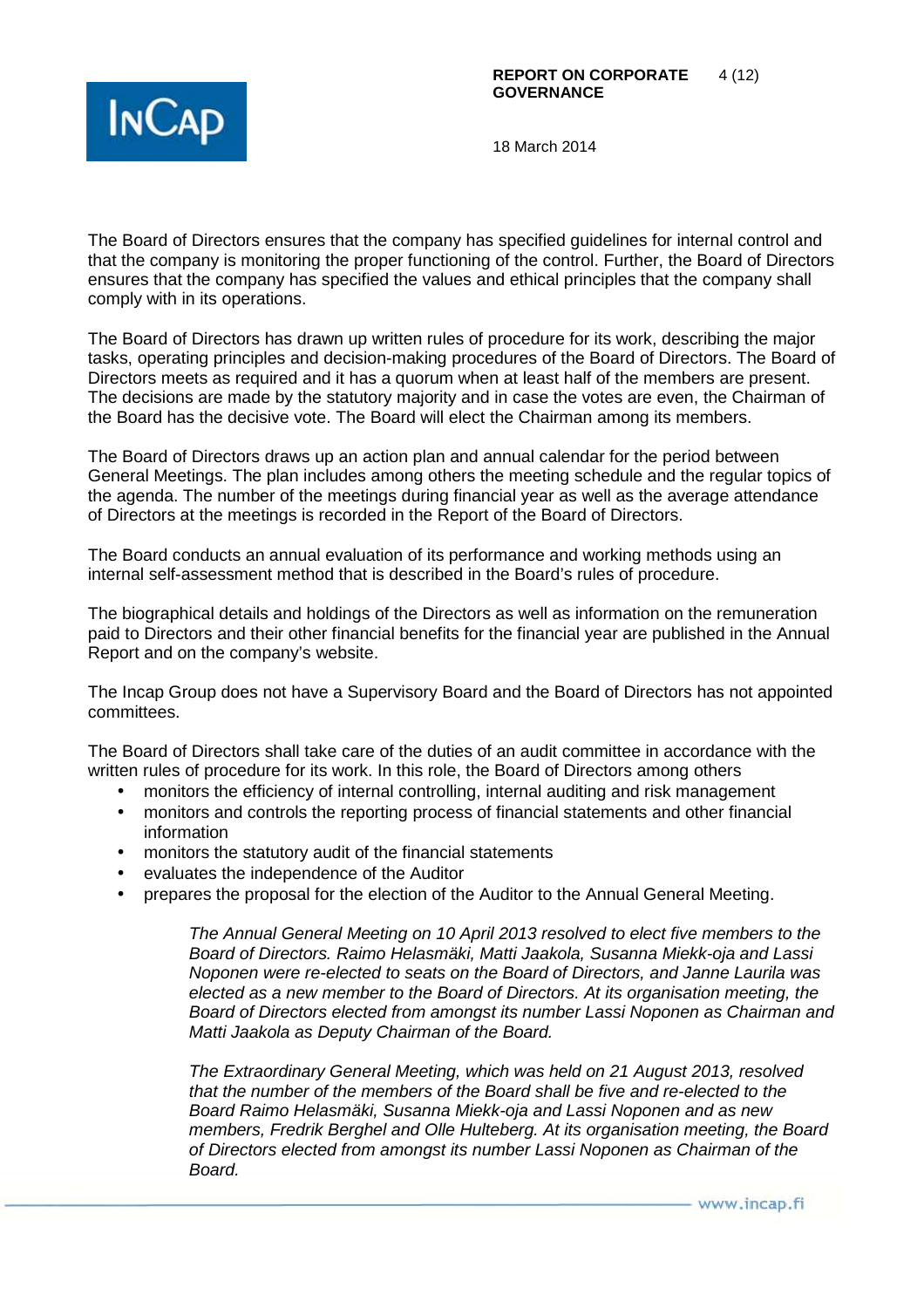

#### **Members of the Board in 2013:**

Lassi Noponen (Chairman of the Board) LL.M., MBA, born 1963 A non-executive director, who is independent of the company and its major shareholders

Susanna Miekk-oja M.Sc., born 1950 A non-executive director, who is independent of the company and its major shareholders

Raimo Helasmäki M.Sc. (Eng.), born 1963 A non-executive director, who is independent of the company and its major shareholders

Until 10 April 2013: Kalevi Laurila B. Sc. (Eng.), EMBA, born 1947 Non-executive director

From 10 April until 21 August 2013: Janne Laurila Physical education instructor, born 1987 A non-executive director, who is independent of the company and its major shareholders

Until 21 August 2013: Matti Jaakola M.Sc. (Econ.), born 1955 A non-executive director, who is independent of the company and its major shareholders

As from 21 August 2013: Fredrik Berghel M.Sc. (Eng.), born 1967

As from 21 August 2013: Olle Hulteberg M.Sc. (Eng.), born 1962 Non-executive director

The Board of Directors convened 32 times in 2013 and the average attendance was 95.3 per cent.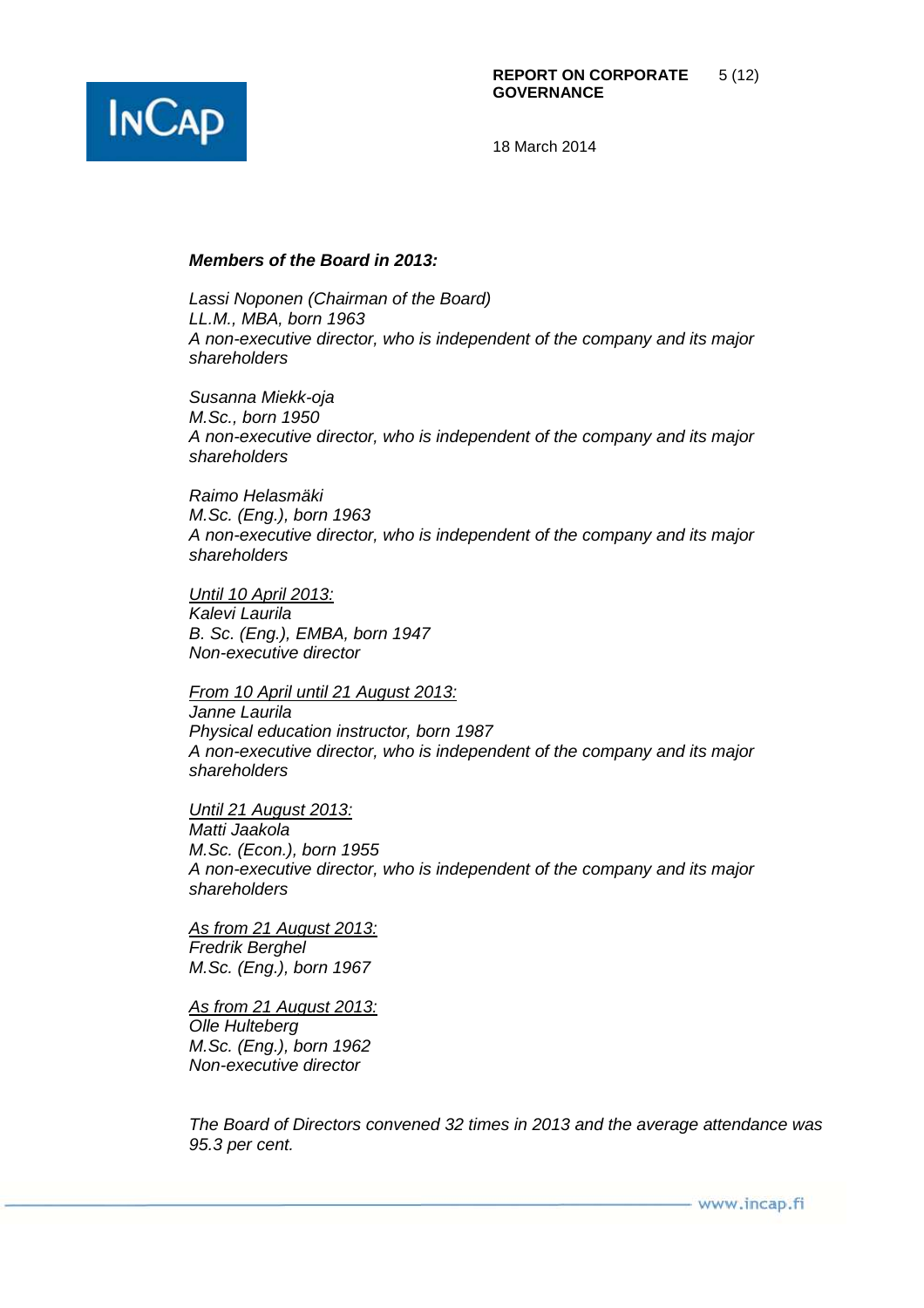

Attendance in meetings and annual remuneration including meeting fees:

| <b>Board member</b>    | Attendance | <b>Remuneration (EUR)</b> |
|------------------------|------------|---------------------------|
| Kalevi Laurila         | 9/9        | 2,800                     |
| Lassi Noponen          | 32/32      | 50,800                    |
| Susanna Miekk-oja      | 28/32      | 26,600                    |
| Raimo Helasmäki        | 28/32      | 26,600                    |
| Matti Jaakola          | 20/23      | 41,400                    |
| Janne Laurila          | 14/14      | 26,800                    |
| <b>Fredrik Berghel</b> | 9/9        |                           |
| Olle Hulteberg         | 9/9        |                           |

The 2013 Annual General Meeting confirmed that the annual remuneration paid to the Chairman of the Board of Directors shall be EUR 48,000, the annual remuneration paid to the Vice-Chairman of the Board of Directors shall be 36,000 and the annual remuneration paid to Directors shall be EUR 24,000. A fee of EUR 200 is paid for each meeting. The salaries and remuneration paid to Directors in 2013 totalled EUR 175,000.

Of the present Board members, Fredrik Berghel and Olle Hulteberg were paid a consultancy fee according to the resolution of the Extraordinary General Meeting. The fee paid to Olle Hulteberg in 2013 was EUR 65,958 and to Fredrik Berghel EUR 71,630. Besides the consultancy fee they received no other remuneration for the Board membership.

None of the Directors is part of the share-based compensation system.

### PRESIDENT AND CEO

The company's line operations are managed by the President and CEO, who carries out his or her duties in accordance with the instructions and regulations laid down by the Board. The President and CEO informs the Board of Directors of the development of the company's business operations and financial situation as well as oversees the legality of the company's operations and accounting and the reliable organisation of treasury management.

The President and CEO is elected by the Board of Directors, which decides on the President and CEO's salary and other benefits. The terms and conditions of the President and CEO's employment are specified in writing in his or her written employment contract that is approved by the Board of Directors. The Chairman of the Board of Directors is the President and CEO's supervisor. The President and CEO participates in Board meetings as a presenting officer, but is not a Board member.

The biographical details and the holdings of the President and CEO are disclosed in the Annual Report and on the company's website in the same extent than the respective information of Board members. In addition, the company publishes the President and CEO's salary and other financial benefits included in his or her contract, shares and stock options received as remuneration,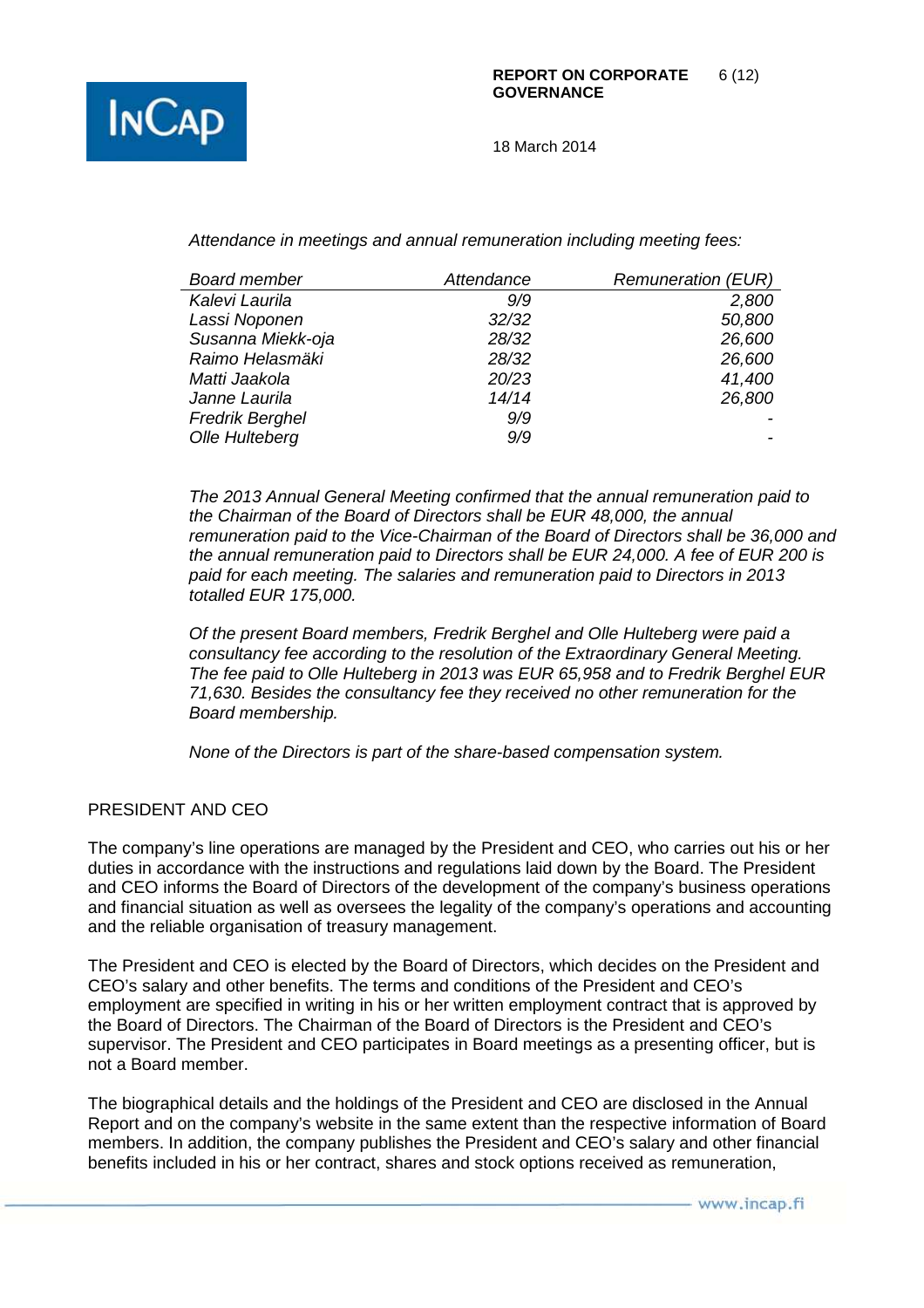

retirement age and the criteria for determining his or her pension, period of notice and the terms and conditions of salary for the period of notice and eventual other compensation payable on the basis of termination.

> As the President and CEO of Incap Group served in 2013 Sami Mykkänen, B.Sc. (Eng.), until 20 September 2013, and after that Fredrik Berghel, M.Sc. (Eng.).

The salary paid to Sami Mykkänen for 2013 amounted to a total of EUR 151,325 and remuneration to EUR 19,073. At the close of the financial year 2013, Sami Mykkänen held 522,286 Incap shares and 100,000 stock options 2009A and 100,000 stock options 2009B. The retirement age of the President and CEO is determined in accordance with the Employees' Pensions Act. According to the executive contract, the chief executive's period of notice is six months, and if the contract is terminated by the company, he will be paid the salary during the period of notice.

Fredrik Berghel took over the position as the acting President and CEO of Incap Group on 20 September 2013. He has received no separate remuneration for the Board membership or the position of the President and CEO. Instead, he has been paid a consultancy fee of a total of EUR 71,630 in accordance with the consultancy agreement arrangement, which was approved in the Extraordinary General Meeting. The consultancy fee paid to him during the period in his position of President and CEO, i.e. from 20 September until 31 December 2013, amounted to EUR 27,363. At the end of the financial year 2013, Fredrik Berghel held through Inission AB a total of 28,500,000 shares, or 26.1%, of all shares of Incap Corporation.

### OTHER MANAGEMENT

The Incap Group's Management team assists the President and CEO in the management of line operations and participates in the preparation of matters that are to be dealt with by the Board of Directors. In addition to the President and CEO, the Management team includes the executives in charge of the company's different functions. The members of the Management team are appointed by the President and CEO, who also decides on the terms and conditions of the employment and salaries of the Management Team's members following the one-over-one principle. The Management team meets regularly under the direction of the President and CEO, following the general guidelines of the Board of Directors.

The composition of the Management team with the members' biographical details and areas of responsibility as well as the members' holdings are disclosed in the Annual Report and on the company's website.

> In 2013, salaries and other employee benefits paid to the Management Team members amounted to EUR 680,373. The share of fixed salary was 90.7%.

Management team members, responsibilities and period of membership:

| Mikko Hirvinen | Special projects, until 11 November 2013         |
|----------------|--------------------------------------------------|
| Priit Kadastik | IT, as from 25 November 2013                     |
| Siret Kegel    | Kuressaare factory, quality, as from 25 November |

- www.incap.fi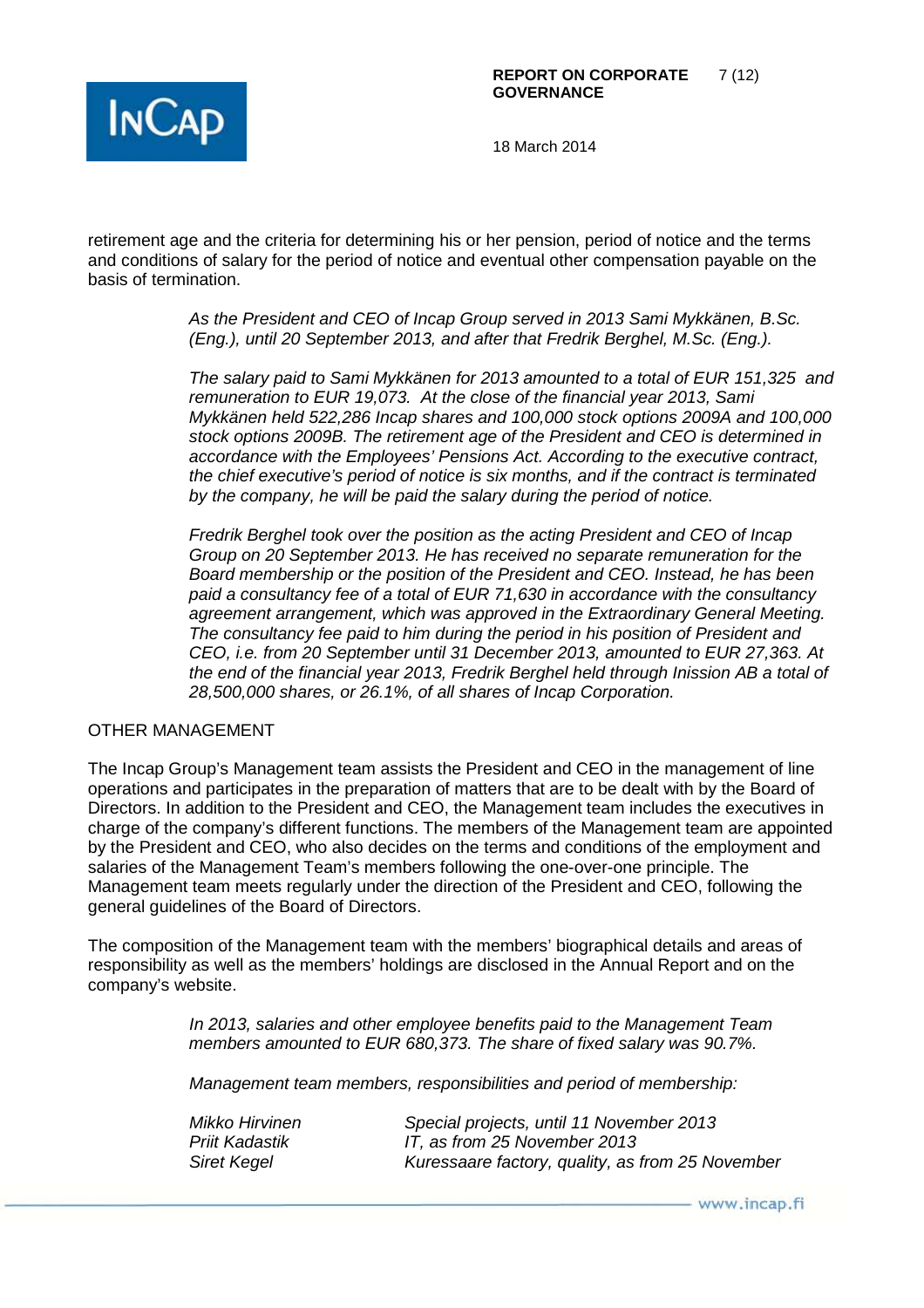2013 Jari Koppelo Business Units, until 11 November 2013 Sami Kyllönen Production, Europe, until 11 November 2013 Murthy Munipalli **Indian operations, as from 25 November 2013** Kirsti Parvi **Finance and administration** Susanna Pyykkö HR, as from 25 November 2013 Hannele Pöllä Communications, until 11 November 2013 Vesa Tammela Vaasa factory, as from 25 November 2013

## REMUNERATION AND INCENTIVES

Information on the remuneration and other financial benefits of the Board of Directors as well as the total number of shares and stock options held by the President and CEO and the Management team are published in the Annual Report and on the company's website.

The main criteria concerning the compensation system covering the President and CEO and other executives are decided upon by the Board of Directors and they are disclosed in the Annual Report and on the company's website.

> At the close of the financial year 2013 the Board members and their interest parties, the President and CEO and the Management Team own a total of 29,494,858 shares. Members of the Board of Directors and the Management Team have no stock options.

During the financial year 2013, the incentives paid to the President and CEO and the Management Team amounted to EUR 63,240.

In the share-based reward system launched in 2009, there were 100,000 stock options A and 100,000 stock options B distributed to the President and CEO Sami Mykkänen. The stock option scheme became void in January 2014, and no options were used to subscribe shares.

#### RISK MANAGEMENT

The objective of Incap Corporation's risk management is to observe and analyse factors that have a negative impact on the achievement of the company's goals in the long and short run, and take measures to minimise and postpone or eliminate the risks. Risk management is part of the company's control system. The principles of the company's risk management are specified in writing. The supervision of business risks is part of the normal tasks of the management team and the Board of Directors.

Essential features in risk management include coverage of control and actions, systematic approach, essentiality, continuity, competence, traceability and documentation.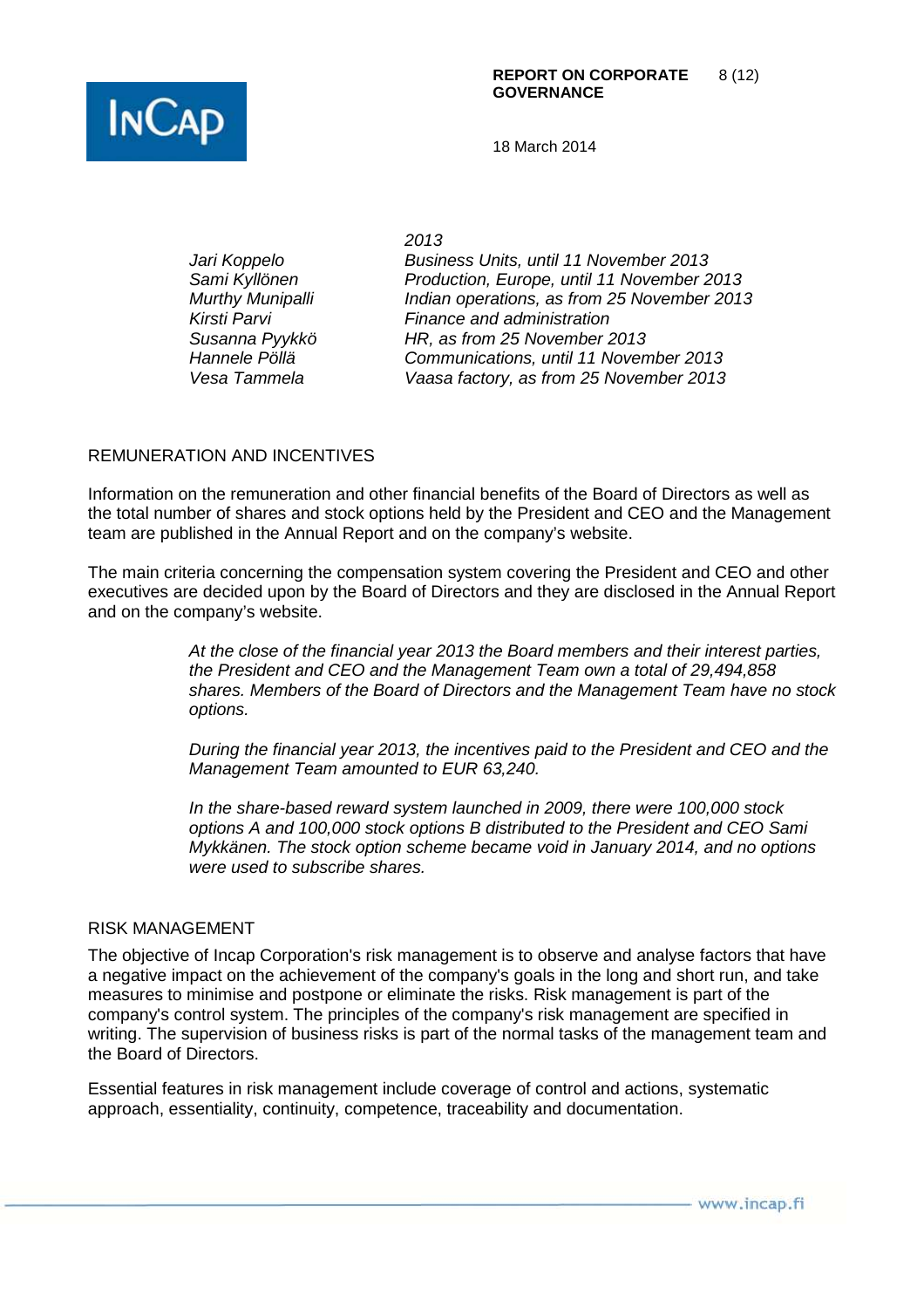

Significant short-term risks and uncertainties relating to business operations are described in interim reports and financial statement releases. Moreover, the Board evaluates the most important risks and uncertainties in the Report of the Board of Directors.

### INTERNAL CONTROL

The Board of Directors at Incap Corporation is responsible for determining operating principles for internal control, as well as for monitoring internal control. Internal control is executed at different levels at Incap by the Board of Directors, management and personnel.

The objective of internal control is to assure the management that the following items are under control:

- Operations are effective, functional and in line with the strategy.
- Financial reporting and information given to the management are reliable, complete and upto-date.
- Financial reports issued by the company give substantial and correct information on the company's financial position.
- The company operates according to specified internal operating instructions.
- The Group follows laws and regulations, as applicable.

The President and CEO, and the directors of different operations are responsible for arranging adequate control actions, as well as training related to the observance of orders in their units. Moreover, they make certain that bookkeeping and administration in their own areas of responsibility comply with the laws, Group's operating principles and the instructions and orders given by the Board of Directors at Incap Corporation.

Incap's internal control consists of operations by the Board and the management team, as well as of different financial and accounting operations. There are defined control actions for every level of organisation. Their purpose is to ensure that all applicable laws, regulations, internal operating instructions and ethical principles are observed. Control actions refer to the operating instructions and procedures that are used to ensure that the management's orders are obeyed. These actions include, for instance, approvals, authorisations, inspections, balancing, performance monitoring, protection of property and division of tasks.

Individual operations are monitored continuously with separate evaluations, such as internal audits and audits of the accounts, supplier audits made by customers, as well as external and internal quality audits.

The internal control of financial reporting is performed by the Group's financial department. The Group's financial and controller functions monitor that the financial reporting processes and control instructions are observed. Moreover, the financial and control functions monitor the correctness of external and internal financial reporting.

Besides the Group's external and internal reporting, the financial department is responsible for financing, hedging against currency risks and transfer pricing.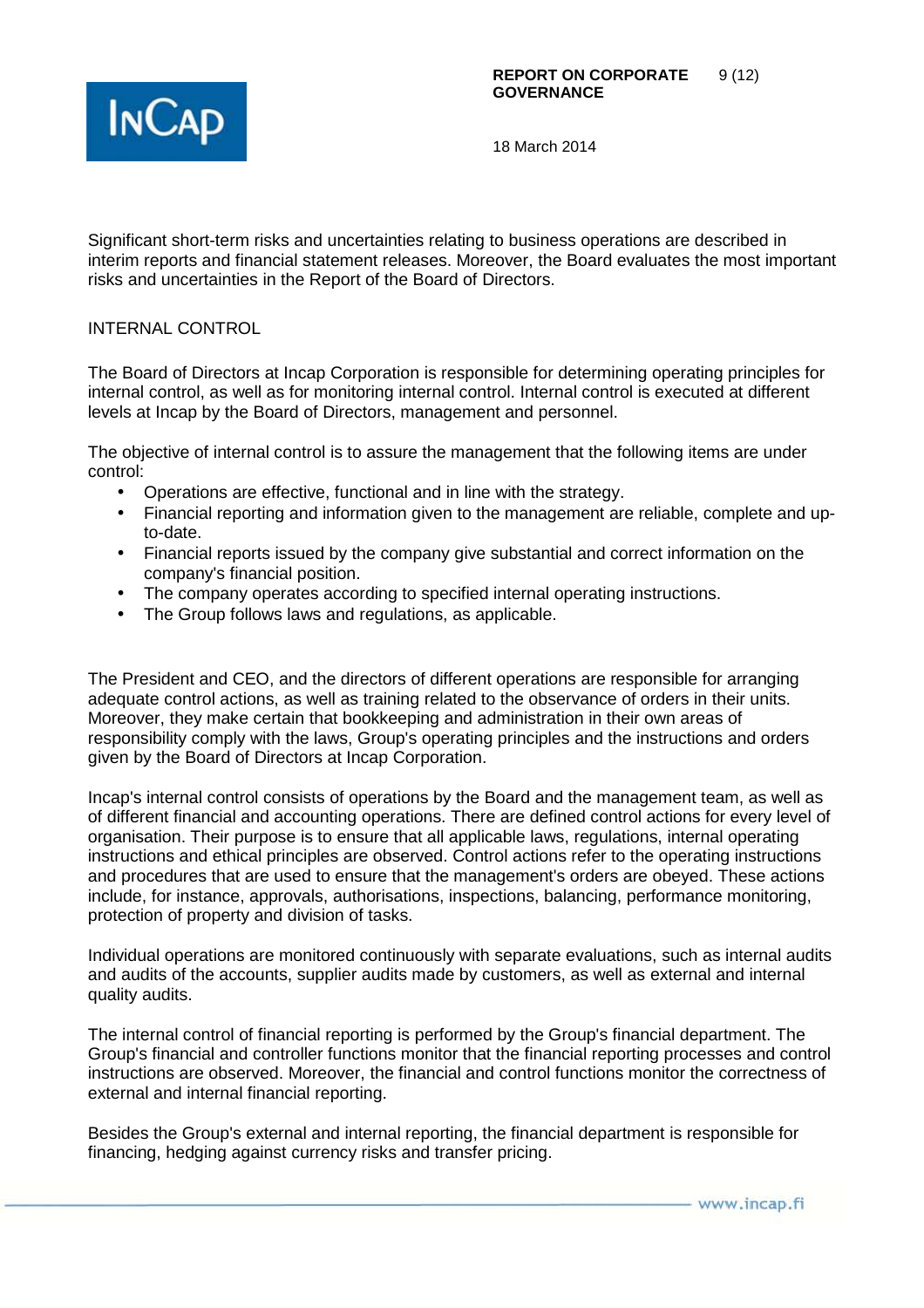

Financial reporting aims to produce up-to-date and relevant information for decision-making. The company's reporting is based on IFRS standards. The interpretation and application of accounting standards is centralised in the Group's finance and administration function. The standards were used as the basis when creating Group-wide recognition principles, as well as reporting and accounting standards. The controlling function, which is part of the financial department, provides the whole organisation with instructions on the general principles for monthly reporting. In addition, it is responsible for special reporting instructions related to budgeting and forecasting. The Group's financial department distributes internal instructions on the processes and practices related to financial reporting. The finance and administration function also provides other organisations with focused training related to practices and changes in financial reporting.

Another task of the Group's financial department is to take care of accounting and reporting for the Finnish parent company. External accounting and reporting of the Estonian subsidiary are managed by the local financial department, but internal accounting is managed by the Group's financial department. Internal and external accounting tasks at the Indian subsidiary are managed by the local financial department. The subsidiaries report actual figures on a monthly basis to the Group's reporting system. Consolidated financial statements are compiled with a tool chosen for consolidation and reporting. The Group's financial department draws up actual reports and forecasts that are part of the Board of Directors' documents used at monthly meetings.

The Group has no specific organisation for internal auditing due to the scope of its business. The company has arranged internal auditing so that the audit service is acquired from an external, independent, professional and adequately resourced auditing service provider selected by the Group's Board of Directors. The service provider usually is an authorised public accounting firm. The action plan for internal auditing is taken into account in the annual plan for auditing the accounts. The internal auditing function reports directly to the Board of Directors and top management. The Board of Directors is responsible for the appropriateness and independency of internal auditing. The CFO acts as the coordinator for internal auditing.

Internal auditing follows the operating instructions and plan accepted by the Board of Directors at Incap Group. The audit is planned using an annual action plan with definitions for audit objects and auditing resources. Internal auditing monitors the operations of all units and functions at Incap Group. The audit is primarily focused on activities that are essential to the reliability of the company's operations.

The company's internal auditing function reviews and evaluates Incap Group's internal control systems, the legality and appropriateness of risk management activities, the efficient and economical use of resources, as well as the reliability of the information used in management tasks and decision-making.

> In 2013, a part of the Group's book-keeping was outsourced to an independent service provider. No internal audits were organised neither with own resources nor with external service.

INSIDERS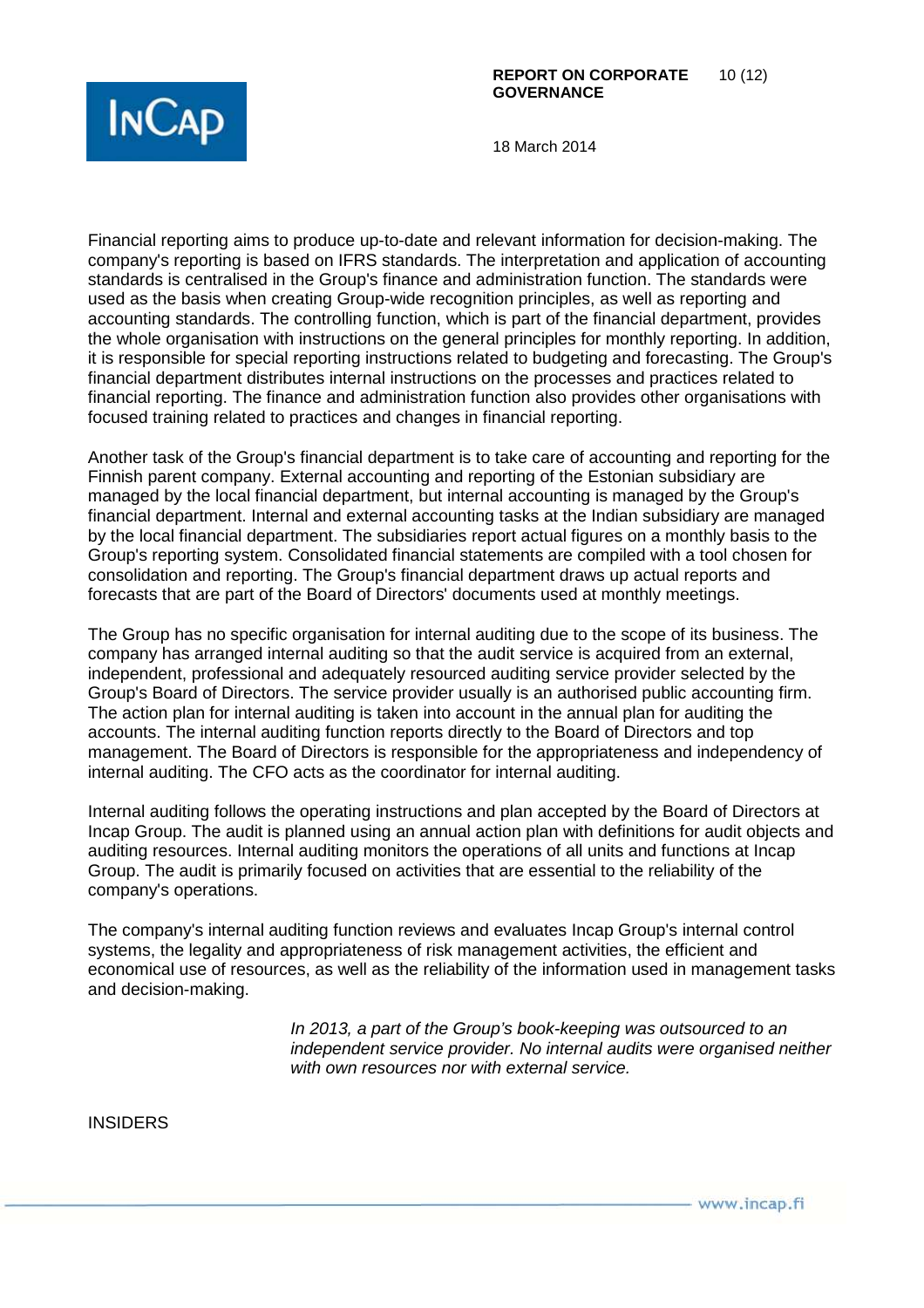

The Incap Group's Guidelines for Insiders comply with the NASDAQ OMX Helsinki's Guidelines for Insiders, which came into effect on 1 July 2013, and they have been posted on the company's website. The Guidelines for Insiders have been distributed to all insiders and compliance with the Guidelines is supervised by, for example, inspecting the information on and trading by insiders once a year.

According to the company's Guidelines for Insiders, permanent insiders may not trade in the company's shares or equivalent securities in the 21-day period before the publication of an interim report or the financial statement bulletin. The appropriate time for such trading is within 28 days from the publication of an interim report and financial statement bulletin, nevertheless with the provision that a person who is a permanent insider does not have in his or her possession at that time any other insider information. The members of the Board of Directors and the Management team as well as the secretary to the Board of Directors must always ascertain the appropriateness of their own trading by checking with the person in charge of insider issues prior to ordering the purchase or sale of shares. Persons who are temporary insiders must not engage in trading in the company's shares during the time when they are insiders participating in a particular project.

The Group's permanent insiders are recorded in a register kept by Euroclear Finland Ltd. (former Finnish Central Securities Depository Ltd.). The register is divided into a public and non-public register. The public register includes the members of the Board of Directors, the Auditor and the deputy Auditor, the President and CEO and the Management Team. The non-public register includes the secretary of the Board and Incap employees who have regular access to insider information in the course of their duties and whom the President and CEO has specified as insiders. A register of project-specific insiders is kept by Corporate Administration.

### AUDIT

The primary purpose of the audit is to confirm that the financial statements give a true and fair view of the company's result of operations and financial position. In addition, the Auditor inspects the legality of the company's administration.

The Auditor is elected each year at the Annual General Meeting for a term that ends at the conclusion of the next Annual General Meeting. The proposal for Auditor made by the Board of Directors or by the shareholders having at least 10% of the companies votes will be published in the Notice of Meeting provided that the candidate has given his or her consent to the election and that the company has received the information in good time so that it can be included in the Notice of Meeting. If the candidate for an Auditor is not known to the Board at that time, a proposal made in a similar manner will be announced separately.

The fees paid to the Auditor, as well as the fees paid for non-audit services, if any, are reported in the Annual Report and on the company's website.

> The 2013 Annual General Meeting re-elected as the company's Auditor the independent firm of accountants Ernst & Young Oy. The Auditor was paid in 2013 a total of EUR 44,465 in audit fees and EUR 163,534 for other services.